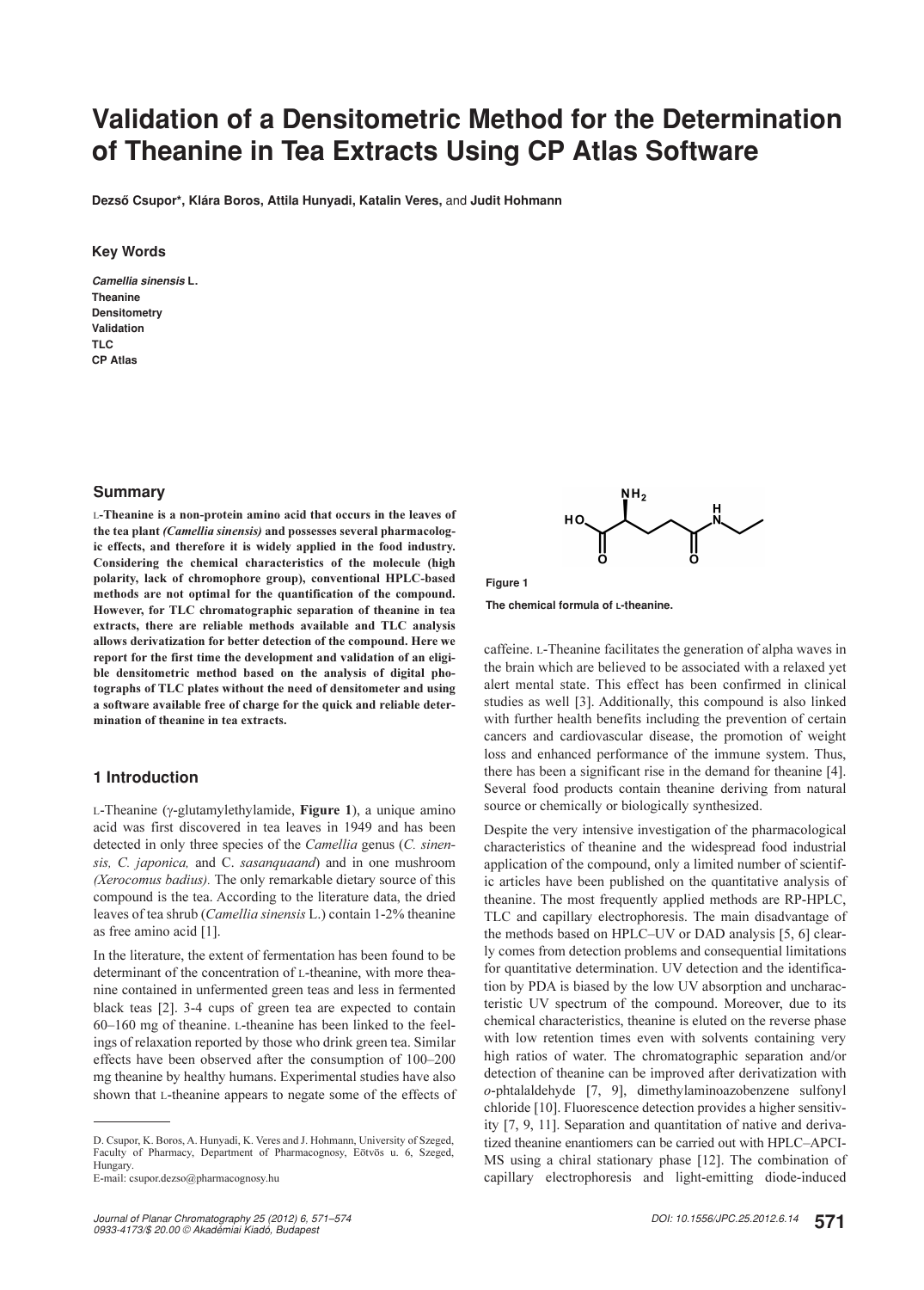fluorescence detection after derivatization with naphthalene-2,3 dicarboxaldehyde has been demonstrated to be a reliable method for the quantitative analysis of amino acids in tea extract [13].

Our experiments aimed at the development of a simple and reliable densitometric method for the quantification of theanine in tea extracts. Interestingly, there are only few articles available on the TLC densitometric quantification of theanine [14, 15]. The chromatographic separation method applied by us was based on a HPTLC method from the literature [14]. For quantitative analysis, digital photographs of plates were analyzed with a freely available software. This method allows the quick and reliable determination of theanine in tea extracts without the need of sophisticated instrumentation.

# **2 Experimental**

#### **2.1 Chemicals, Standard, and Sample Solutions**

L-Theanine (T6576, >99%) was purchased from Sigma-Aldrich (Steinheim, Germany), green tea powdered extract (285138) was obtained from Martin Bauer Group (Vestenbergsgreuth, Germany). All solvents used for extraction and chromatography were of analytical grade from Merck. Ninhydrin reagent was prepared by dissolving 2 g of the compound in 1 L of methanol.

Stock standard solution (1.4 mg mL<sup>-1</sup>) of theanine was prepared in methanol and stored at 4°C. 0.5–2.5 mL of the stock standard solution were transferred to 10.0 mL volumetric flasks and diluted with methanol to obtain final concentrations of theanine of 0.14–1.4 mg mL–1, respectively. Sample solution was prepared by dissolving green tea extract in methanol in a concentration of  $3.9 \text{ mg} \text{ mL}^{-1}$ .

## **2.2 Chromatographic Analysis**

TLC was performed on 20 cm  $\times$  20 cm glass-backed plates coated with 0.25 mm layers of silica gel  $60F_{254}$  (Merck, Darmstadt, Germany). 10 μL of sample and standard solutions were applied to the layers by hand as 6 mm-diameter spots, 15 mm from the bottom of the plate, by use of a TLC syringe (Hamilton, Bonaduz, Switzerland). Calibration was carried out on each plate in the course of quantification of theanine in the sample solution. The plates were developed in *n*-butanol–aceton–acetic acid–water (7:7:2:4,  $v/v$ ) as mobile phase in a horizontal chamber previously saturated with mobile phase vapor for 15 min. Plates were developed to a distance of 17 cm, dried at room temperature and dipped into ninhydrin reagent for 3 s. After heating at 105°C for 5–15 min, the plates were photographed using a Fujifilm digital camera (Finepix J110w, Fujifilm, Japan) in automatic mode. The green channels of the photographs were analyzed by CP Atlas 2.0 software (available free of charge at www.lazarsoftware.com, developed by István Lázár, Debrecen, Hungary) using the *dark on light* option.

#### **2.3 Validation of the Method**

#### *2.3.1 Linearity*

Standard solutions of theanine (10 μL, equivalent to 1.40– 14.0 μg per spot) were applied to assess linearity in the analyzed





**TLC chromatogram (A) and densitogram (B) of the lane of theanine in the tea extract (spots 6–8) and the standard solutions (spots 1–5) applied for quantification.** 

concentration range. The equation of the calibration curve, and the correlation coefficient was calculated by plotting peak area under curve (AUC) values against amounts of theanine.

#### *2.3.2 Accuracy*

The accuracy of the method was assessed by recovery studies using the standard addition method, by determination of recovery at two levels, after addition of 50% and 150% theanine to the sample.

#### *2.3.3 Precision*

Intermediate precision was assessed by establishing the effects of random events on the precision of the analytical method. Precision was studied by analyzing three spots of sample solution at three concentration levels (intra-day precision) and by analyzing three spots of sample solution per plate on three consecutive days (inter-day precision) and calculating RSD%. Intermediate precision was also assessed by experiments performed by three different analysts (standard solution, one concentration level). Instrument precision was checked by photographing theanine spots from standard solutions at three concentration levels three times and calculating RSD%.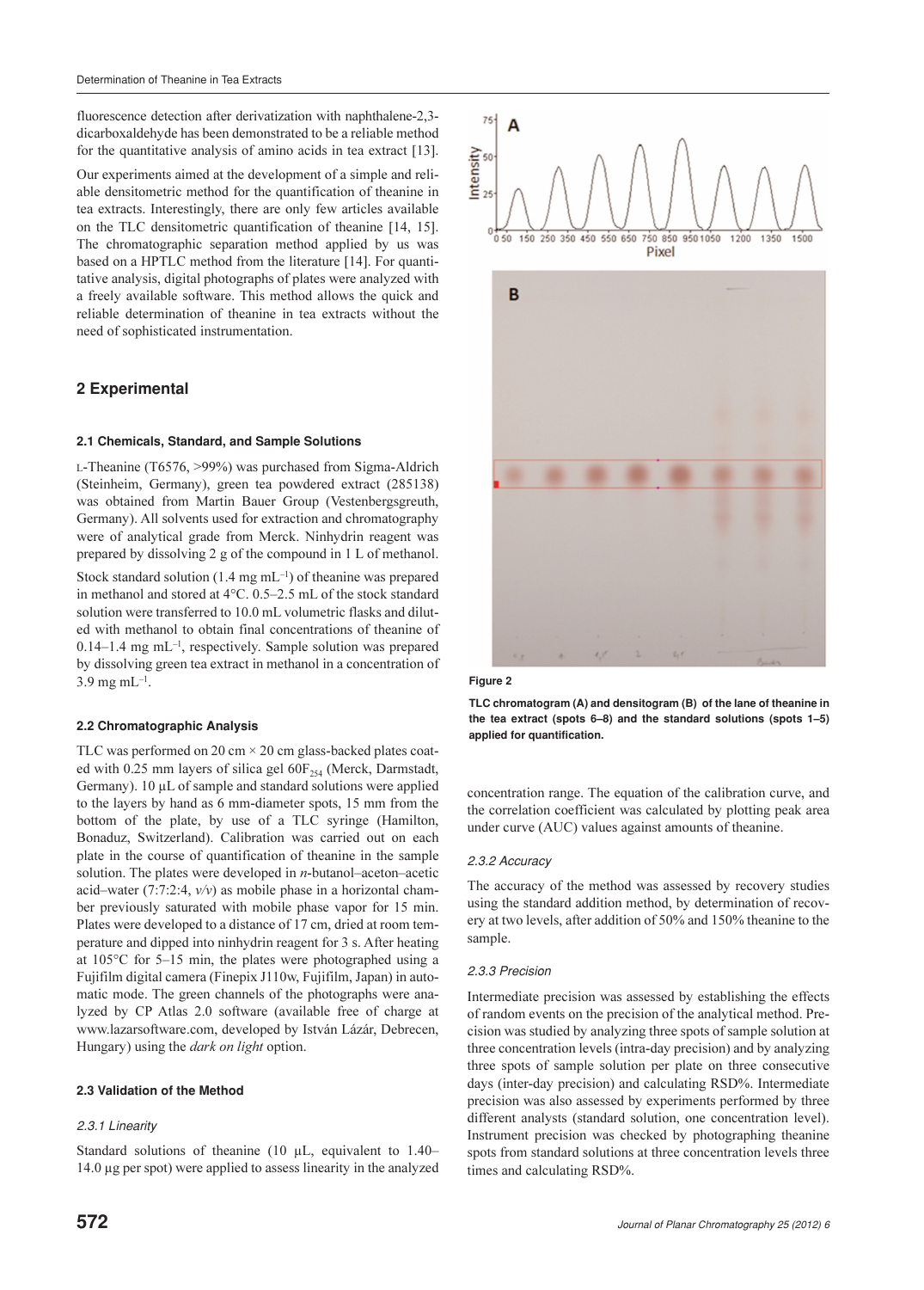**Effects of photographic conditions on the quantification of theanine in sample solutions.**

| Working<br>distance (cm) | Resolution<br>(megapixels) | Zoom | Relative quantity<br>of theanine |
|--------------------------|----------------------------|------|----------------------------------|
| 25                       | 10                         |      | 100%                             |
| 50                       | 10                         |      | 96.15%                           |
| 50                       | 10                         | 2x   | 99.68%                           |
| 25                       | 5                          |      | 94.54%                           |
| 25                       | 2                          |      | 91.81%                           |

#### **Table 2**

**Method validation data for quantification of theanine by densitometry.**

| 95.71                  |
|------------------------|
| 102.5                  |
| 0.18                   |
|                        |
| 0.42                   |
| 0.44                   |
| 0.68                   |
| 0.43                   |
|                        |
| 2.89                   |
| 2.61                   |
| 3.13                   |
| 0.42                   |
| $1.4-14$ µg per spot   |
| $y = 391.88x + 1170.8$ |
| > 0.96                 |
|                        |

Repeatability was tested by analyzing the theanine spot after application and chromatography of a standard solution and calculating RSD%.

#### *2.3.4 Robustness*

To assess the robustness of the method, the effects of duration of heating and photographic conditions (resolution, distance, zoom) were studied. Plates containing spots  $(n = 3)$  of standard solution and spots of sample solutions for quantification were heated for 5, 10, and 15 min at 105°C, respectively. Plates with the same spots were heated for 5 min, and photographs were taken in an artificially lit dark chamber from different distances (25 and 50 cm), with different resolutions (2, 5, and 10 megapixels), without or with 2× zoom.

#### **3 Results**

The chromatographic method applied by us provided good separation of theanine from other components of the tea extract.



**Figure 3**

**Typical calibration curve for theanine (** $y = 391.88x + 1170.8$ **;**  $R^2 =$ **0.989).**

After derivatization with ninhydrin and heating, theanine was detected as reddish spots with  $R<sub>F</sub>$  = 0.35. Neutral compounds of the extract and other unidentified amino acids (which were present in smaller quantities) were separated sufficiently to provide reliable quantification of theanine (Figure 2).

The CP Atlas 2.0 software allows the examination of different channels (red, green, blue, greyscale) of color photographs. Our experiments revealed, that in case of theanine, the analysis of the green channels provides maximal detection (highest AUC value) compared to the blue (94.14%), greyscale (74.80%), and red (30.92%) channels. Therefore, for further analysis, the green channel was selected.

Since our method is based on the analysis of digital photographs, the effect of photographic conditions on the results had to be taken into account. Therefore, we studied how the working distance, the resolution of the picture, and the application of zoom influences the quantitative results in the course of quantification of theanine in sample solutions. These experiments revealed that the resolution of the photograph has a major influence; however, working distance and the application of zoom have lesser impact on the AUC values (Table 1). For further analysis, photographs were taken from 25 cm distance without zoom with 10 megapixel resolution.

The validation procedure confirmed the reliability of the method (Table 2). A linear regression coefficient  $R^2 > 0.96$  (Figure 3) supported the linearity in the analyzed concentration range. High recovery, high precision, and repeatability indicate the reliability and reproducibility of the method. The RSD% values of the instrument precision reflect that lighting conditions (even the flashing of the neon light) strongly influence the AUC values and stress the necessity to carry out calibration on each plate.

# **4 Conclusion**

The method described here for the determination of theanine is simple, precise, and accurate and can be used for quantification of the compound in tea extracts. TLC combined with densitometry can be regarded as viable alternative to more sophisticated analytical methods. The method developed and validated by us offers the possibility for analysis of theanine without the need of expensive instrumentation.